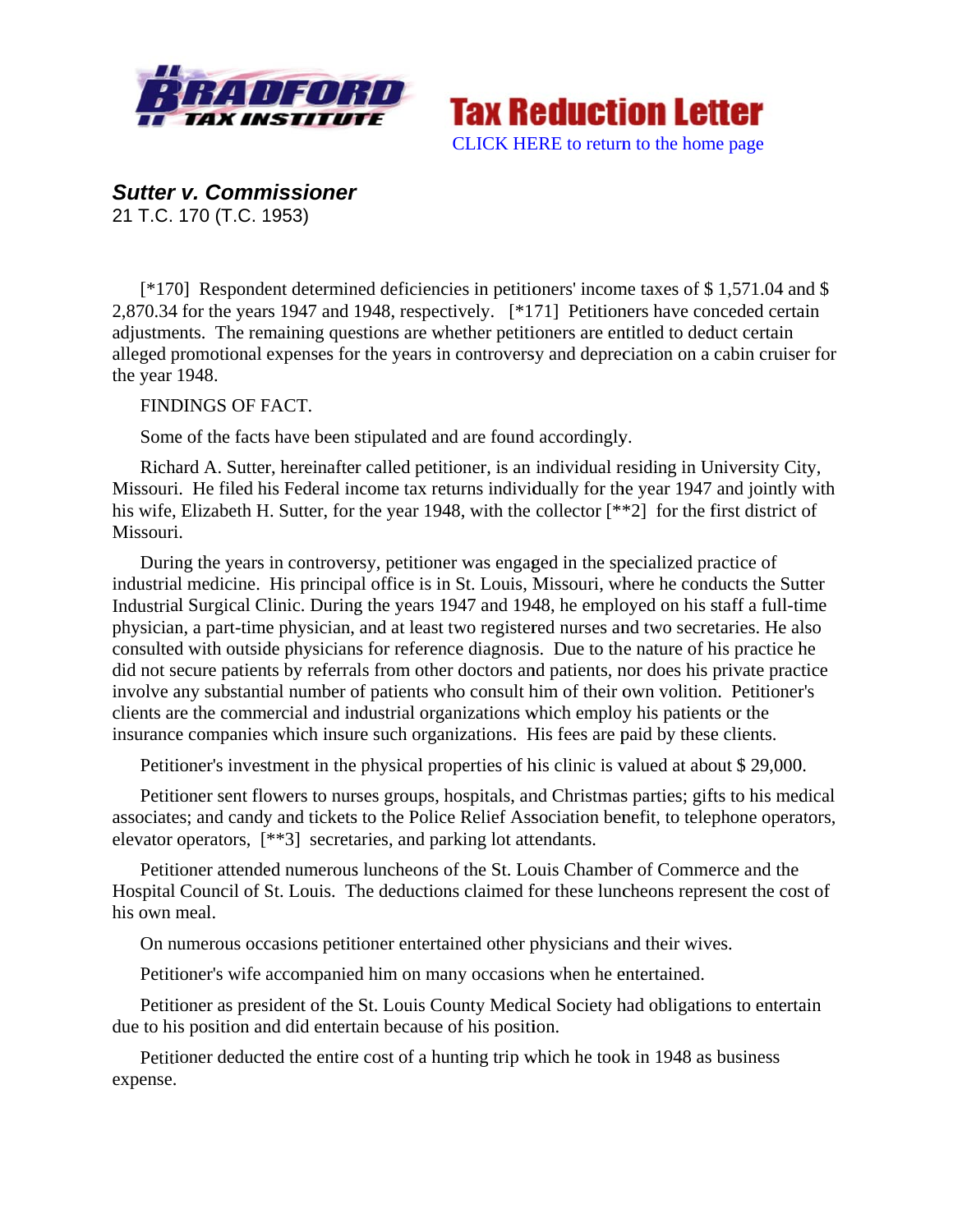[\*172] Petitioner deducted the cost of printing copies of an article written by him concerning industrial surgery which was mailed to people all over the world. Some of the recipients included doctors and professional men.

The expenditures made by petitioner in entertaining and otherwise promoting and furthering the operation of his clinic were directed to persons who were so situated in commercial organizations and insurance companies as to be able to promote the supplying of the industrial needs of these employers or insurance carriers by petitioner; [\*\*4] some expenditures were also incurred and directed in the same manner to other persons who could assist and enhance his practice as an industrial physician.

Petitioner purchased a cabin cruiser on April 6, 1948. The cost of the cruiser with subsequent improvements added during 1948 totaled \$17,327.32.

Petitioner was accompanied on yachting trips by his wife and three children. His mother and brother, as well as his accountant and wife, have been aboard as guests. Other physicians have been aboard as guests. In addition there were a great many social guests who were aboard for no business purpose.

Petitioner was a member of the Harbor Point Yacht Club in 1948 and included dues payments in his deduction for promotion expense.

Petitioner claimed an expense of entertainment and gifts in the tax year 1947 in the sum of \$ 1,608.60, conceding that \$ 1,025 of the total claimed deduction of \$ 2,633.60 in his 1947 return as previously filed should be restored to net income for the reason that a \$ 1,000 contribution had been refunded to him subsequent to the filing of his 1947 return and that \$ 25 claimed had been improperly included.

On their joint income tax return for 1948 petitioners [\*\*5] claimed deductions of \$ 3,754.72 for "promotional" expense and \$ 1,730 for depreciation on the cruiser. The entire amounts were disallowed by the Commissioner.

The deduction for "promotional" expense in 1948 includes \$1,835.75 which was expended for the operation and maintenance of the cruiser.

Expenditures for entertainment on board petitioner's cruiser in the year 1948 amounted to \$ 782.

Petitioner claimed the expenditure in 1948 of \$ 1,038.97 promotional expenses, gifts, and all entertainment, other than occasioned on his cruiser, of clients and other persons who might assist in promoting his business accounts as an industrial physician.

Some of petitioner's claimed expenses were ordinary and necessary to his business. Some others were made for the purpose of promoting the accounts of his industrial practice.

Twenty-five per cent of the amounts now claimed as expenditures for entertainment and for cruiser expense and depreciation were ordinary [\*173] and necessary expenses of petitioner's trade or business during the years in controversy.

## OPINION.

While the sole issue is deductibility as business expense of a number of items claimed by petitioner, the purposes of the expenditures [\*\*6] and the grounds of their disallowance place them in separate categories and require individual disposition for each class. Of the seven types of items for which deductions were claimed we have concluded that five should be disallowed entirely and that the other two are deductible only to a limited extent.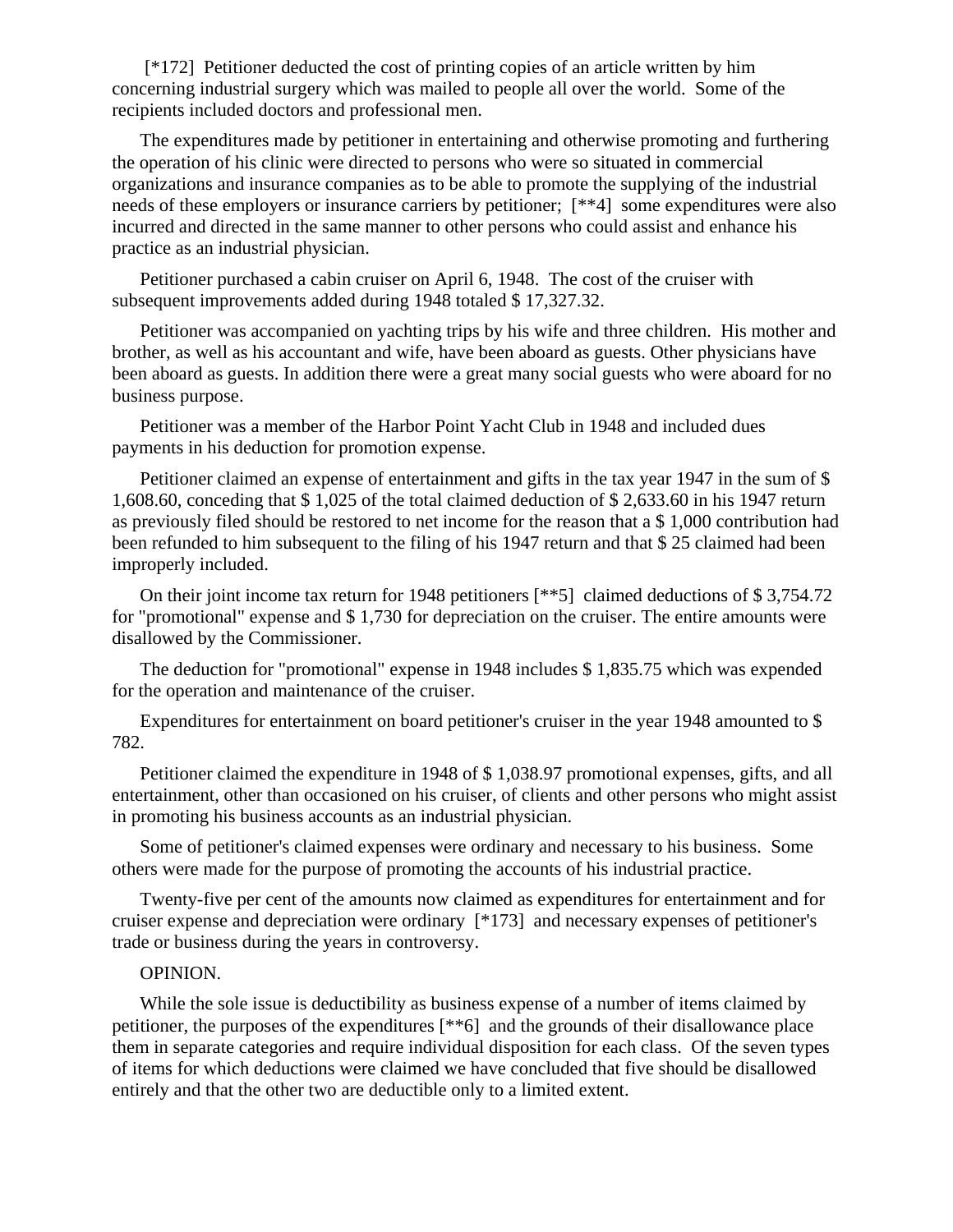Running through most of the contested items is the stubborn thread of a single problem which has never apparently been squarely and expressly passed upon. Cf., e. g., *James Schulz*, 16 T. C. 401. When a taxpayer in the course of supplying food or entertainment or making other outlays customarily regarded as ordinary and necessary includes an amount attributable to himself or his family, such as the payment for his own meals, is that portion of the expenditure an ordinary and necessary business expense on the one hand or a nondeductible personal item on the other?

It seems to us that while each situation will of course be governed by its individual facts the general principle necessarily emerges somewhat as follows: The cost of meals, entertainment, and similar items for one's self and one's dependents, at least if not incurred while away from home  $[**7]$  in the pursuit of one's business, see section 23 (a) (1) (A), Internal Revenue Code, is ordinarily and by its very nature personal expenditures forbidden deduction by section 24 (a) (1). The presumption, no doubt rebuttable, must accordingly arise that such costs are nondeductible. In addition to the burden imposed by the necessity of overcoming respondent's determination we think the presumptive nondeductibility of personal expenses may be overcome only by clear and detailed evidence as to each instance that the expenditure in question was different from or in excess of that which would have been made for the taxpayer's personal purposes. Where such evidence is absent we conclude that even under the *Cohan* ' rule no amount whatever for such expenses may properly be claimed.

## 1 *Cohan* v. *Commissioner*, (C. A. 2) 39 F. 2d 540.

The items which we think must be wholly disallowed are those claimed for gifts to elevator operators, parking lot attendants, hospital employees, and others [\*\*8] in similar occupations; the amount spent for a hunting trip as to which there is inadequate proof of a direct connection with petitioner's business income, *Louis Boehm*, 35 B. T. A. 1106; gifts to various medical associates; and the expense of publishing an article circulated by petitioner to a miscellaneous group of recipients even though some may have included those with whom [\*174] petitioner had business relations. As to all of these items we have found as facts on this subject all those requested by petitioner. See Rules of Practice before the Tax Court of the United States, Rule 35 (e) (3). On the basis of those findings it is impossible to conclude that petitioner has borne the burden of showing in what respect and to what if any extent these items contributed to the earning of his income. The deductions must accordingly be denied. *Louis Boehm, supra; James Schulz, supra; Reginald Denny*, 33 B. T. A. 738; *Home Guaranty Abstract Co*., 8 T. C. 617; *Walter J. Munro*, 19 B. T. A. 71. Cf. *E. E. Dickinson*, 8 B. T. A. 722. [\*\*9]

The deduction for the cost of lunches was apparently almost entirely payment for petitioner's own meals when he attended such functions as meetings of the Chamber of Commerce. There is no evidence that these costs were any greater than expenditures which petitioner would have been required to make in any event for his own personal purposes. They must consequently be disallowed.

The remaining two items consist of entertainment expenses and the cost of maintenance and depreciation of a cabin cruiser belonging to petitioner. While this proceeding is distinguishable from *Cohan* v. *Commissioner, supra*, in that the total amount of the expenses is not conjectural but has either been stipulated or shown by adequate evidence, we nevertheless regard an allocation as required because it is evident that only a part of these conceded expenditures may be characterized as the ordinary and necessary consequences of petitioner's trade or business. To some extent they were entirely personal in nature being on the one hand costs of entertainment for petitioner and his family and on the other partly social occasions. In some degree they were